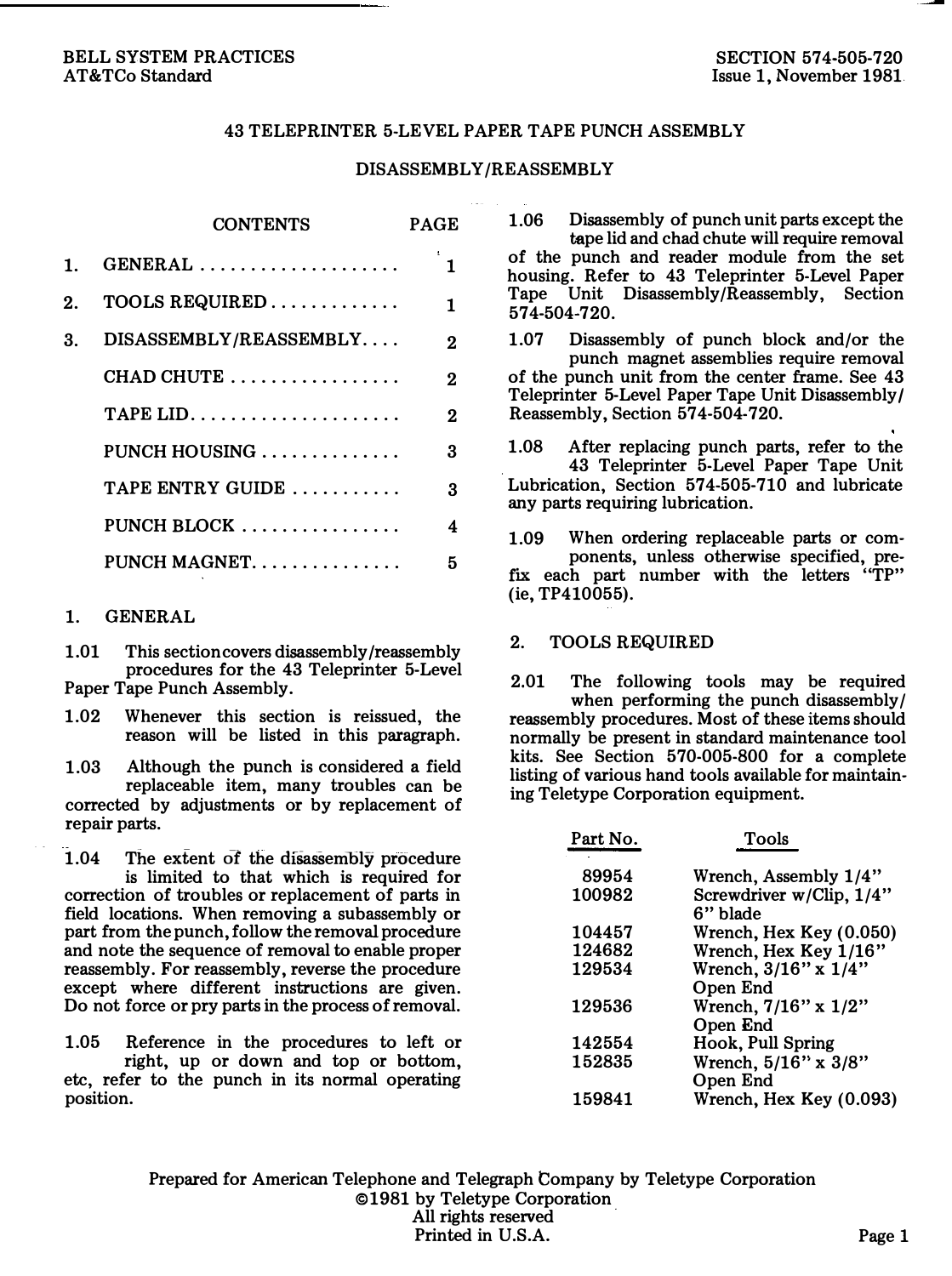## SECTION 574-505-720

## 3. DISASSEMBLY/REASSEMBLY

### CHAD CHUTE

3.01 To remove the chad chute:



TAPE LID

3.02 To remove tape lid:

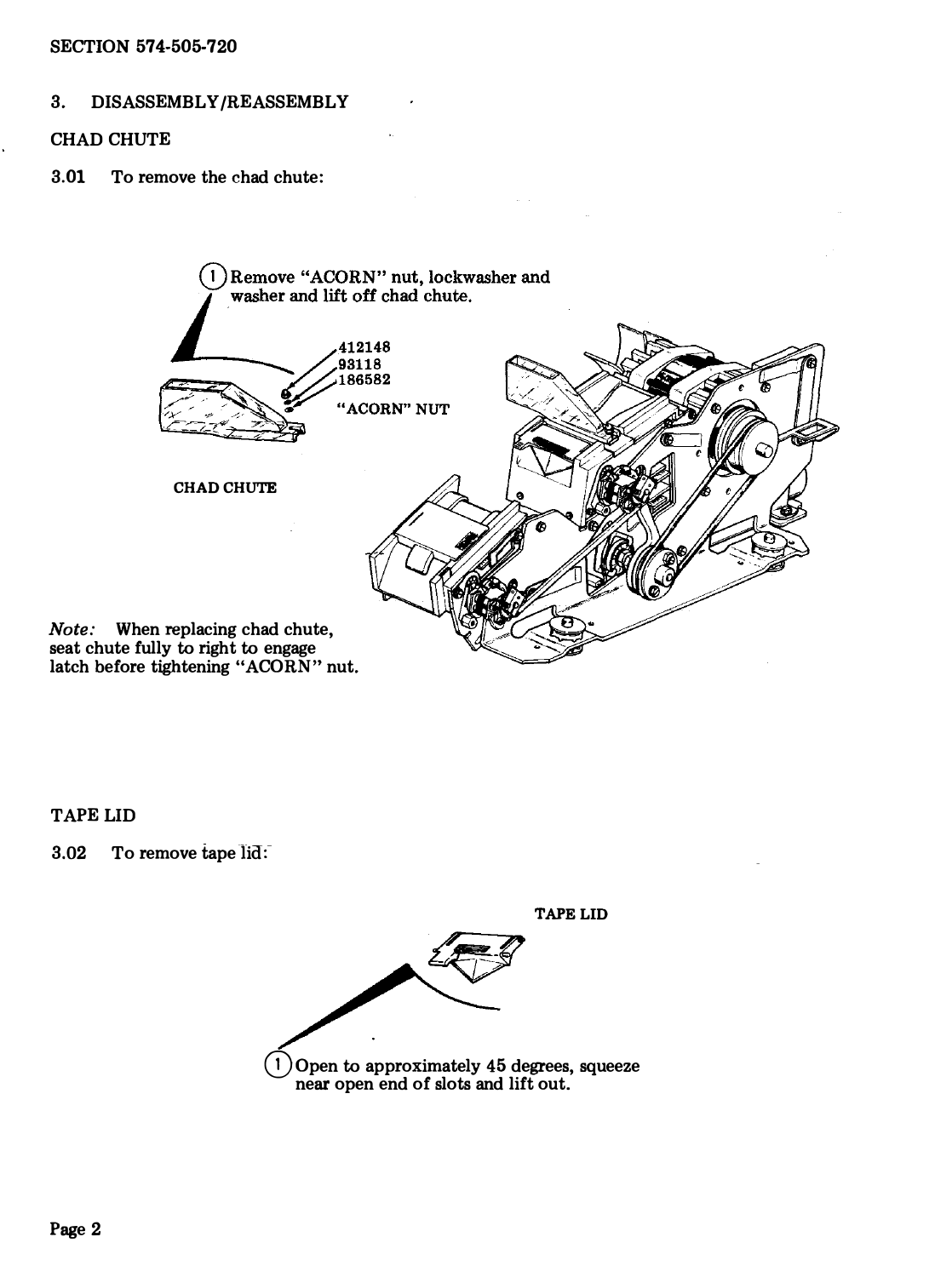### PUNCH HOUSING

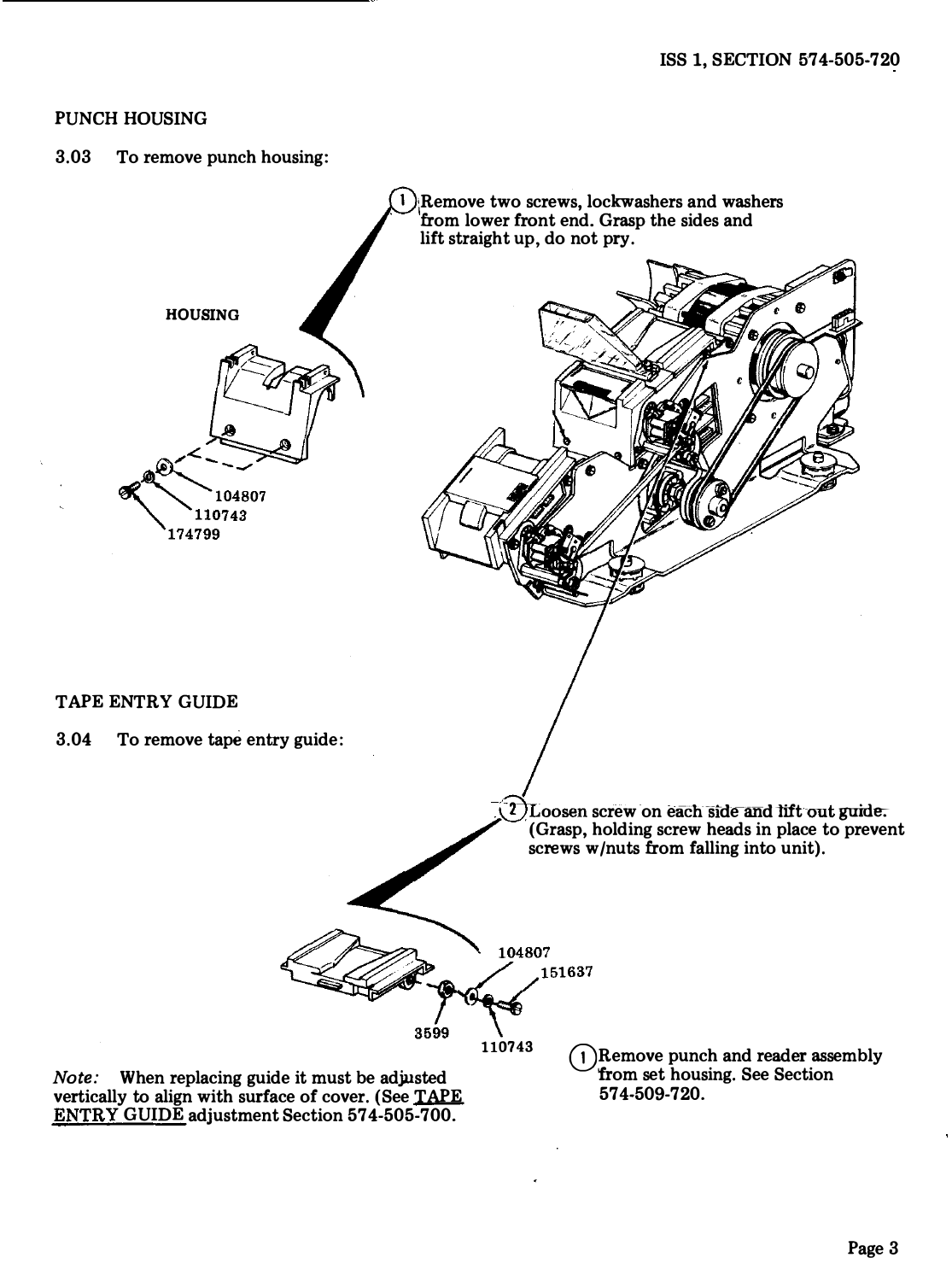# PUNCH BLOCK

3.05 To remove punch block:

 $(1)$ Remove punch and reader assembly from set housing (see Section 574-504-720).

 $\binom{2}{2}$  Remove tape lid and housing, chad chute and tape entry guide (see 3.01, 3.02, 3.03 and 3.04 of this section).